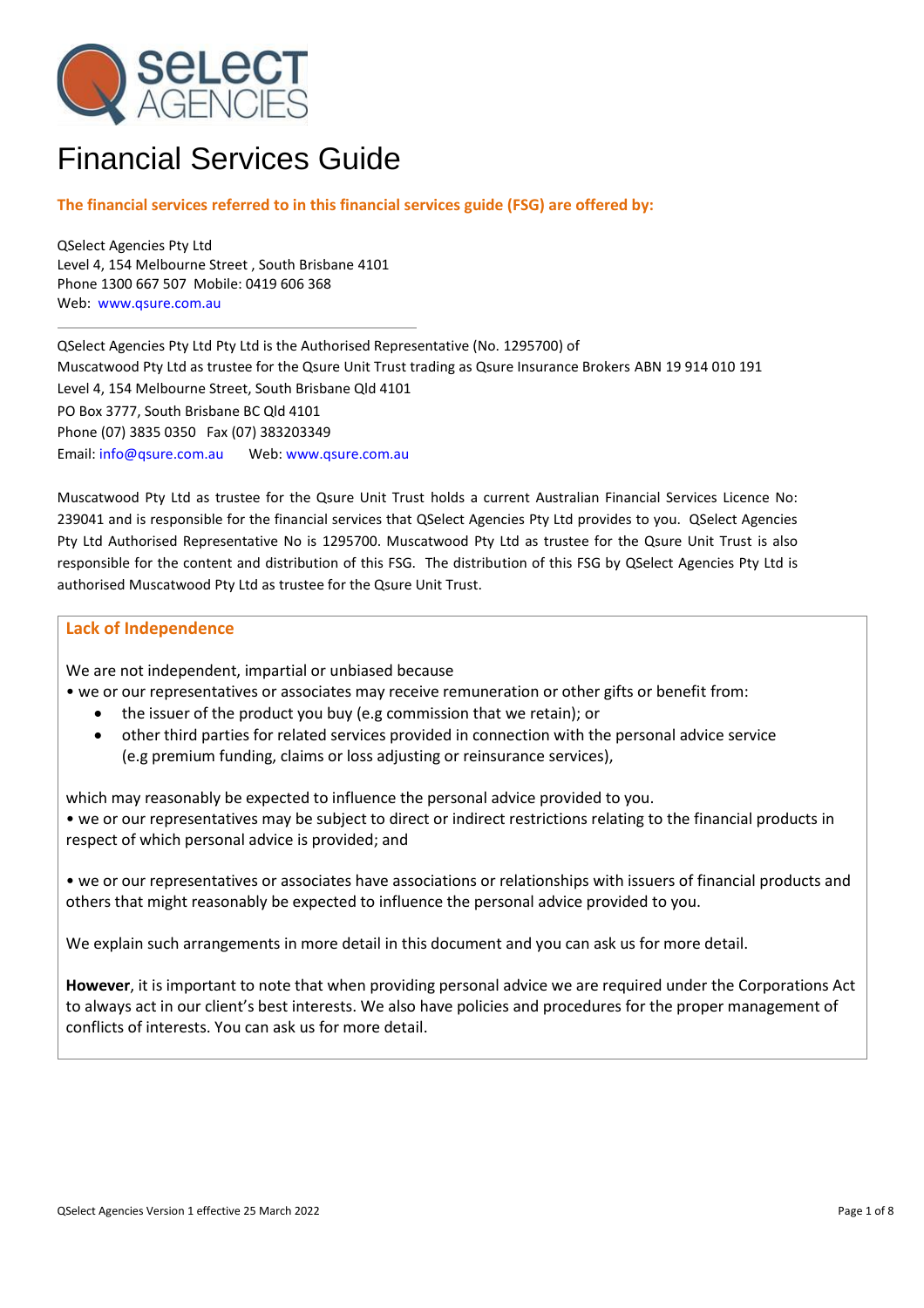## **This FSG sets out the services that we can offer you. It is designed to assist you in deciding whether to use any of those services and contains important information about:**

- the services we offer you.
- how we and others are paid.
- any potential conflict of interest we may have.
- our internal and external dispute resolution procedures and how you can access them.
- arrangements we have in place to compensate clients for losses.

## **Further information when personal advice is given**

We will provide you with further information whenever we provide you with advice which takes into account your objectives, financial situation and needs. This information may include the advice that we have given you, the basis of the advice and other information on our remuneration and any relevant associations or interests. This information may be contained in a statement of advice (**SOA**) or Important Information Statement.

When you ask us to recommend an insurance policy for you, we will usually only consider the policies offered by the insurers or insurance providers that we deal with regularly. In giving you advice about the costs and terms of recommended polices we have not compared those policies to other policies available, other than from those insurers we deal with regularly.

## **Product disclosure statement**

If we offer to arrange the issue of an insurance policy to you, we will also provide you with, or pass on to you, a product disclosure statement (**PDS**), unless you already have an up to date PDS. The PDS will contain information about the particular policy which will enable you to make an informed decision about purchasing that product.

| From when does this<br><b>FSG apply?</b>                      | This FSG applies from 25 <sup>th</sup> March 2022 and remains valid unless a further FSG is issued<br>to replace it. We may give you a supplementary FSG. It will not replace this FSG but will<br>cover services not covered by this FSG. |
|---------------------------------------------------------------|--------------------------------------------------------------------------------------------------------------------------------------------------------------------------------------------------------------------------------------------|
| How can I instruct you?                                       | You can contact us to give us instructions by post, phone, fax or email on the contact<br>number or details mentioned on page 1 of this FSG.                                                                                               |
| Who is responsible for the<br>financial services<br>provided? | Muscatwood Pty Ltd as trustee for the Qsure Unit Trust is responsible for the financial<br>services that will be provided to you, or through you to your family members, including<br>the distribution of this FSG.                        |
|                                                               | Muscatwood Pty Ltd as trustee for the Qsure Unit Trust holds a current Australian Financial<br>Services Licensee no: 239041. The contact details for Muscatwood Pty Ltd as trustee for the<br>Qsure Unit Trust are on the top of this FSG. |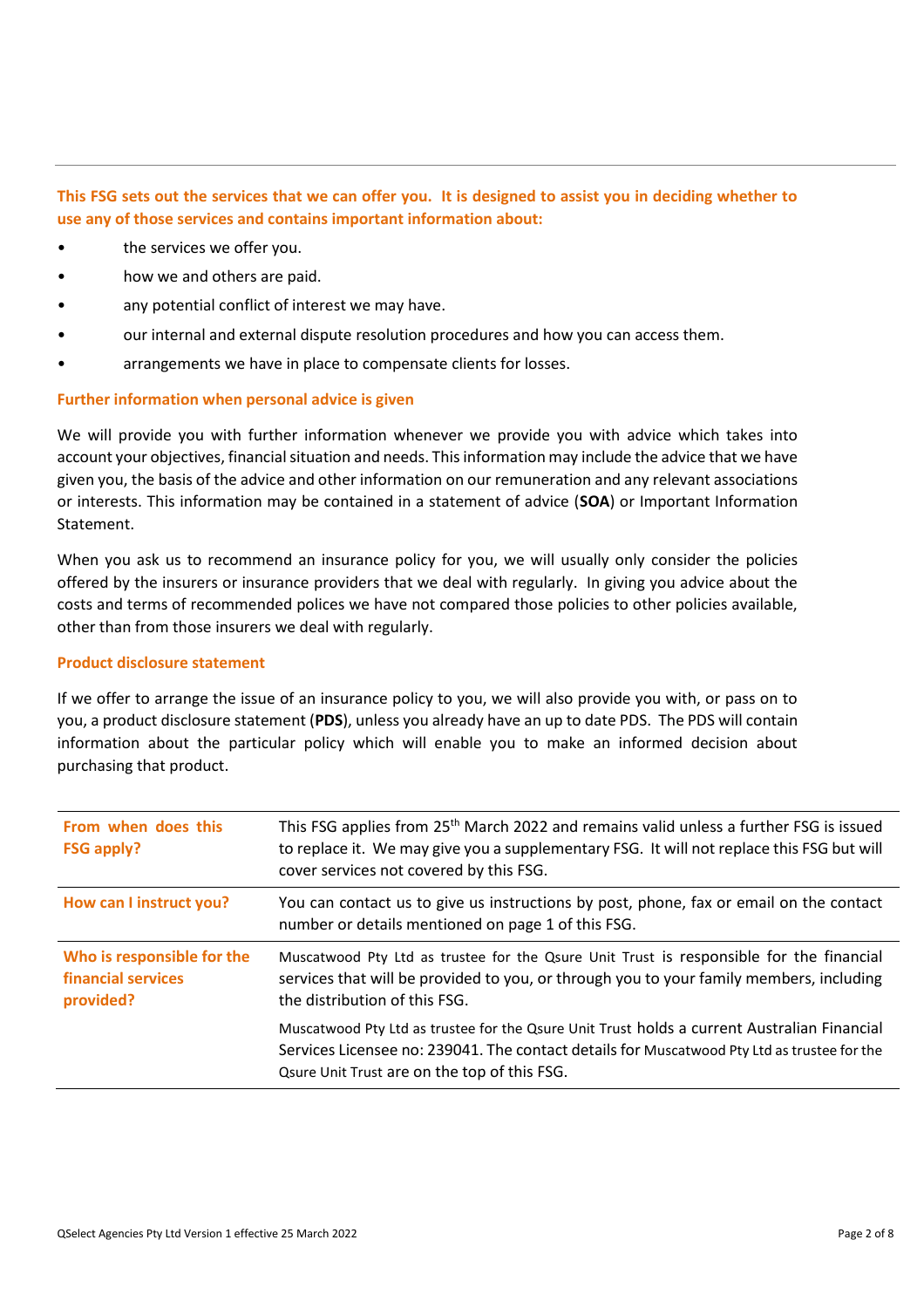| <b>What kinds of financial</b><br>services are you<br>authorised to provide to<br>me and what kinds of<br>financial product/s do<br>those services relate to? | QSelect Agencies Pty Ltd is authorised to issue, advise and deal in general insurance<br>products to wholesale and/or retail clients under Muscatwood Pty Ltd as trustee for the<br>Qsure Unit Trust Australian Financial Service License. We will do this for you as your<br>broker unless we tell you otherwise.                                                                                                                                                       |
|---------------------------------------------------------------------------------------------------------------------------------------------------------------|--------------------------------------------------------------------------------------------------------------------------------------------------------------------------------------------------------------------------------------------------------------------------------------------------------------------------------------------------------------------------------------------------------------------------------------------------------------------------|
|                                                                                                                                                               | Sometimes we will act under a binder or agency from the insurer. When we act under a<br>binder or agency we will be acting as the agent of the insurer. This means that we<br>represent and act for the insurer, not for you. We will tell you when we act under a<br>binder or agency to arrange your insurance or advise you about your insurance needs.                                                                                                               |
| <b>Will I receive tailored</b><br>advice?                                                                                                                     | Maybe not in all cases. However, we may need information about your personal<br>objectives, details of your current financial situation and any relevant information, so<br>that we can arrange insurance policies for you, or issue insurance policies to you or to<br>give you advice about your insurance needs. We will ask you for the details that we need<br>to know.                                                                                             |
|                                                                                                                                                               | In some cases we will not ask for any of this information. If we do not ask, or if you do<br>not give us all of the information we ask for, any advice you receive may not be<br>appropriate to your needs, objectives and financial situation.                                                                                                                                                                                                                          |
|                                                                                                                                                               | You should read the warnings contained in any SOA, or any other warnings that we give<br>you, carefully before making any decision about an insurance policy.                                                                                                                                                                                                                                                                                                            |
|                                                                                                                                                               | Where we provide you with advice about your insurance arrangements, that advice is<br>current at the time that we give it. We will review your insurance arrangements when<br>you inform us about changes in your circumstances.                                                                                                                                                                                                                                         |
| <b>Contractual Liability and</b><br>your insurance cover                                                                                                      | Many commercial or business contracts contain clauses dealing with your liability<br>(including indemnities or hold harmless clauses). Such clauses may entitle your insurers<br>to reduce cover, or in some cases, refuse to indemnify you at all. You should seek legal<br>advice before signing and accepting contracts. You should inform us of any clauses of<br>this nature before you enter into them.                                                            |
| What information do you<br>maintain in my file and can<br>I examine my file?                                                                                  | Muscatwood Pty Ltd as trustee for the Qsure Unit Trust maintain a record of your personal<br>profile, including details of insurance policies that we arrange or issue for you. We may<br>also maintain records of any recommendations or advice given to you. Muscatwood Pty<br>Ltd as trustee for the Qsure Unit Trust will retain this FSG and any other FSG given to you<br>as well as any SOA or PDS that we give or pass on to you for the period required by law. |
|                                                                                                                                                               | Muscatwood Pty Ltd as trustee for the Qsure Unit Trust are committed to implementing and<br>promoting a privacy policy, which will ensure the privacy and security of your personal<br>information. A copy of Muscatwood Pty Ltd as trustee for the Qsure Unit Trust privacy policy<br>is available on request. A copy is also available on Muscatwood Pty Ltd as trustee for the<br>Qsure Unit Trust website www.qsure.com.au                                           |
|                                                                                                                                                               | If you wish to look at your file please ask us. We will make arrangements for you to do<br>SO.                                                                                                                                                                                                                                                                                                                                                                           |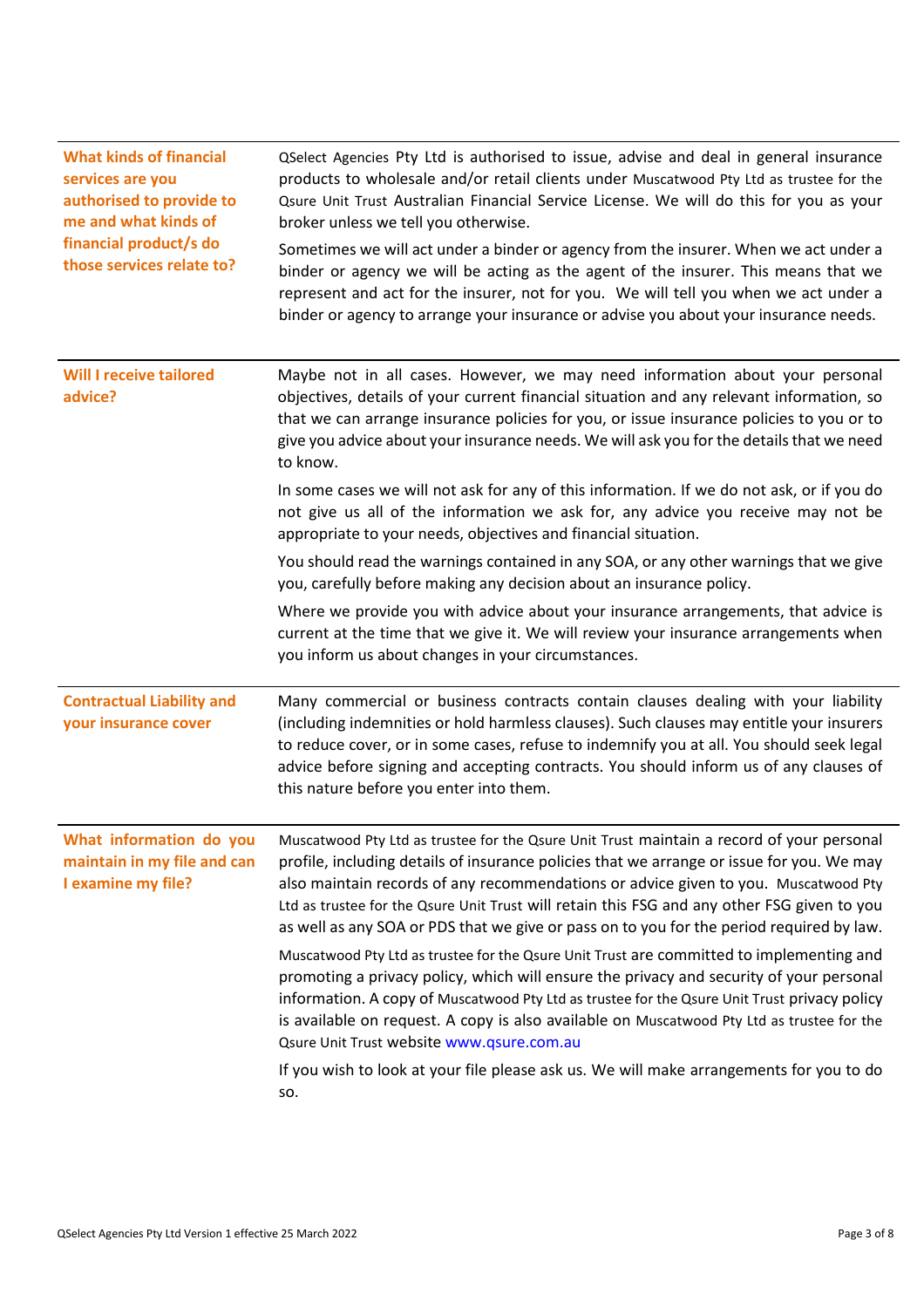| How will I pay for the<br>services provided?               | Payment for the services we provide you are payable directly to Muscatwood Pty Ltd as<br>trustee for the Qsure Unit Trust. For each insurance product, the insurer will charge a<br>premium that includes any relevant taxes, charges and levies. Muscatwood Pty Ltd as<br>trustee for the Qsure Unit Trust often receive a payment based on a percentage of this<br>premium (excluding relevant taxes, charges and levies) called commission, which is paid<br>to Muscatwood Pty Ltd as trustee for the Qsure Unit Trust by the insurers. However, we<br>will also charge you a fee. These will all be shown on the invoice that we send you. You<br>can choose to pay by any of the payment methods set out in the invoice. You are<br>required to pay Muscatwood Pty Ltd as trustee for the Qsure Unit Trust within the time<br>set out on the invoice. |  |  |
|------------------------------------------------------------|------------------------------------------------------------------------------------------------------------------------------------------------------------------------------------------------------------------------------------------------------------------------------------------------------------------------------------------------------------------------------------------------------------------------------------------------------------------------------------------------------------------------------------------------------------------------------------------------------------------------------------------------------------------------------------------------------------------------------------------------------------------------------------------------------------------------------------------------------------|--|--|
|                                                            | If there is a refund or reduction of your premium as a result of a cancellation or<br>alteration to a policy, or based on a term of your policy (such as a premium adjustment<br>provision), we will retain any fee we have charged you. We will also retain commission<br>depending on our arrangements with the insurer, or charge you a cancellation fee equal<br>to the reduction in our commission.                                                                                                                                                                                                                                                                                                                                                                                                                                                   |  |  |
|                                                            | When you pay us your premium it will be banked into Muscatwood Pty Ltd as trustee<br>for the Qsure Unit Trust trust account. We retain the commission from the premium you<br>pay us and remit the balance to the insurer in accordance with our arrangements with<br>the insurer. Muscatwood Pty Ltd as trustee for the Qsure Unit Trust will earn interest<br>on the premium while it is in our trust account or Muscatwood Pty Ltd as trustee for the<br>Qsure Unit Trust may invest the premium and earn a return. Muscatwood Pty Ltd as<br>trustee for the Qsure Unit Trust will retain any interest or return on investment earned<br>on the premium.                                                                                                                                                                                                |  |  |
| <b>Electronic Delivery of</b><br><b>Disclosure Notices</b> | Please note that where possible we prefer to provide all correspondence and disclosure<br>notices (including Financial Services Guides and Product Disclosure Statements) to you<br>electronically, via email or links to websites etc. If you have provided your email address<br>to Us we will typically use that email address for all correspondence and disclosure<br>notices. Should you not wish to be sent disclosure documents electronically please<br>advise us and we will update our records accordingly.                                                                                                                                                                                                                                                                                                                                     |  |  |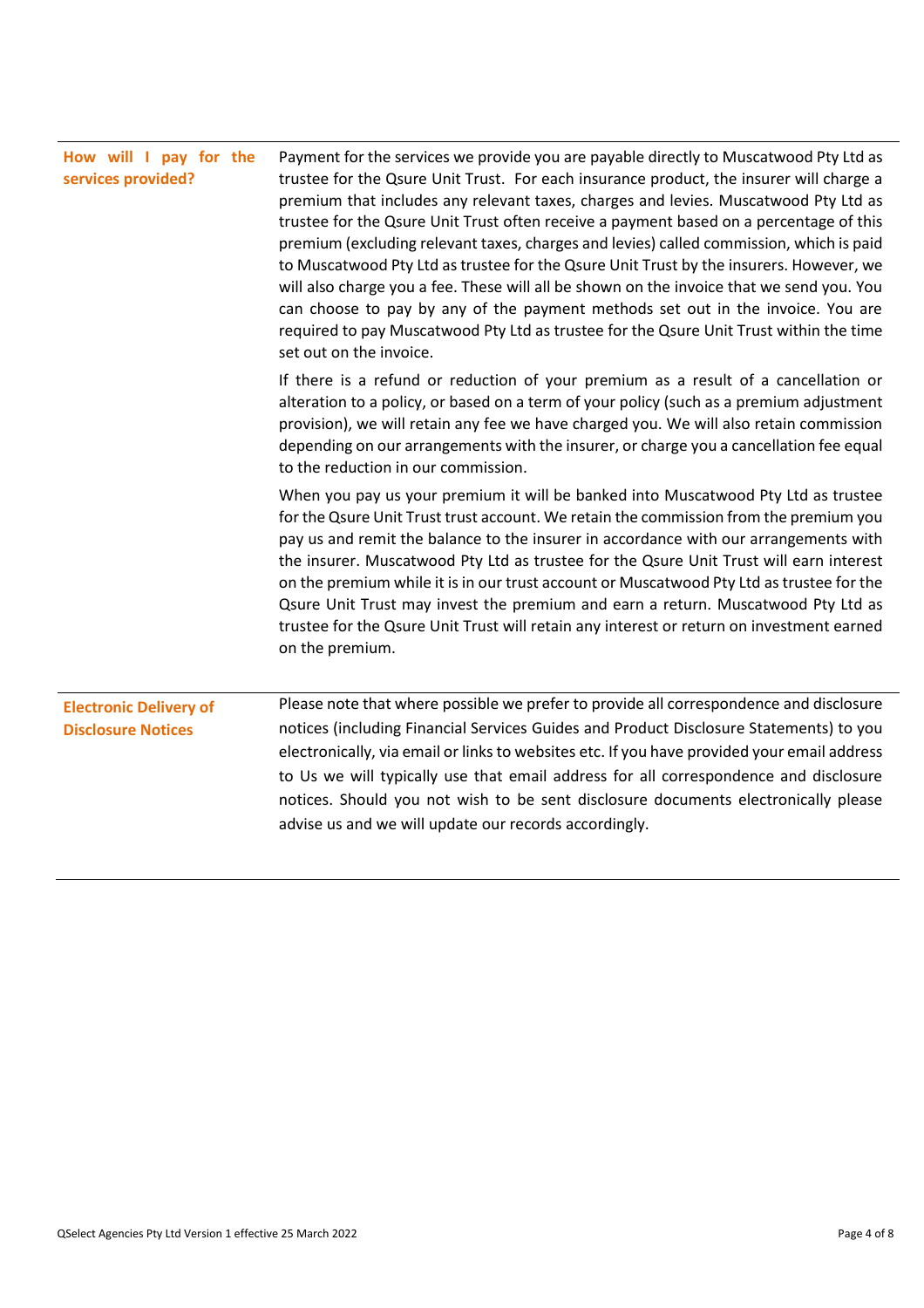**How are any commissions, fees or other benefits calculated for providing the financial services?**

Unless we tell you otherwise, Muscatwood Pty Ltd as trustee for the Qsure Unit Trust are remunerated by commission from the relevant insurer whenever you enter into an insurance policy arranged by us (including renewal and some variations). The commission is calculated as a percentage (ranging from 0% - 27%) of the insurer's base premium (ie premium excluding stamp duty, fire services levy, GST or any other government taxes, fees or levies)

QSelect Agencies Pty Ltd will receive 80% to 100% of the commission that Muscatwood Pty Ltd as trustee for the Qsure Unit Trust receives.

We may also charge you a Broker Fee.

We may also receive other income or benefits from insurers, including commission or allowances, from insurers for managing binding authorities or other similar facilities and profit commissions or profit shares on certain classes of insurance. In some instances this remuneration is only paid to us if the portfolio is more profitable than the insurer would normally expect from this type of business. The percentage of profit payable may vary and is not guaranteed.

Muscatwood Pty Ltd as trustee for the Qsure Unit Trust do not often pay any commission, fees or benefits to others who refer you to us. If we do we will pay commissions to those people out of our commission or fees (not in addition to these amounts).

When we provide you with any advice regarding CTP insurance written under the Motor Accident Injuries Act 2017 (NSW) we may receive a commission from the CTP Insurer we refer you to.

Our employees that will assist you with your insurance needs will be paid a market salary and may include bonuses based on our performance criteria.

If we give you personal advice, we will inform you of any fees, commission or other payments we, our associates or anyone referring you to us (or us to any insurer) will receive in relation to the policies that are the subject of the advice.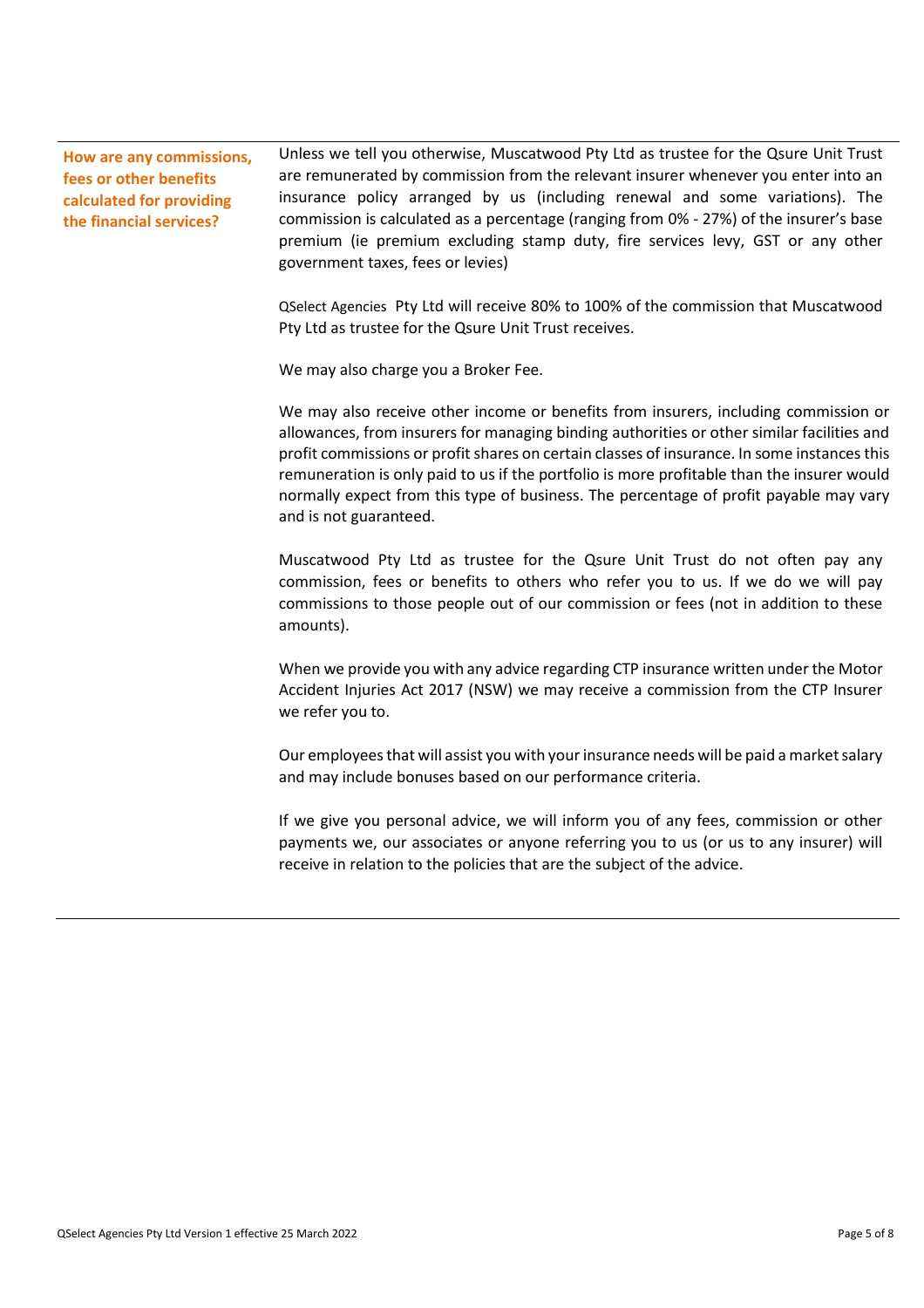**Do you have any relationships or associations with the insurers who issue the insurance policies or any other material relationships?**

Muscatwood Pty Ltd as trustee for the Qsure Unit Trust may enter into agreements with a limited number of insurers or premium funders under which we may receive fees or other remuneration, such as profit share for the retention or growth of various insurance portfolios. The remuneration we may receive from these agreements is variable, and is based on factors such as business retention, the volume of products or funding contracts arranged or the profitability of the portfolio of products arranged. Any commissions which may be payable are variable and are not guaranteed. If you have any questions please ask us.

#### **Aviso Group**

Muscatwood Pty Ltd as trustee for the Qsure Unit Trust is a member of the Aviso Group Pty Ltd (**Aviso**), which is the owner of the Aviso Group trademarks and intellectual property. Aviso has granted Muscatwood Pty Ltd as trustee for the Qsure Unit Trust a licence to use the Aviso trademarks and its intellectual property. Aviso has arrangements with some insurers and premium funders (**Partners**) under which Aviso may receive between 0.5% – 1.5% commission and/or profit incentives for each product arranged by us with those Partners. We may receive a proportion of that commission from Aviso at the end of each financial year (or other agreed period).

#### **Steadfast**

Muscatwood Pty Ltd as trustee for the Qsure Unit Trust is a Steadfast Group Limited (Steadfast) Network Broker. Steadfast has exclusive arrangements with some insurers and premium funders (Partners) under which Steadfast will receive between 0.5 – 1.5% commission for each product arranged by us with those Partners. Steadfast is also a shareholder of some Partners.

As a Steadfast Network Broker we have access to member services including model operating and compliance tools, procedures, manuals and training, legal, technical, banking and recruitment advice and assistance, group insurance arrangements, product comparison and placement support, claims support and group purchasing arrangements. These member services are either funded by Steadfast, subsidised by Steadfast or available exclusively to Steadfast Network Brokers for a fee.

You can obtain a copy of Steadfast's FSG a[t www.steadfast.com.au](http://www.steadfast.com.au/)

#### **Premium Funding**

If we arrange premium funding for you Muscatwood Pty Ltd as trustee for the Qsure Unit Trust may be paid a commission by the premium funder. We may also charge you a fee (or both). The commission that Muscatwood Pty Ltd as trustee for the Qsure Unit Trust are paid by the premium funder is usually calculated as a percentage of your insurance premium (including government fees or changes). If you instruct us to arrange or issue a product, this is when we become entitled to the commission.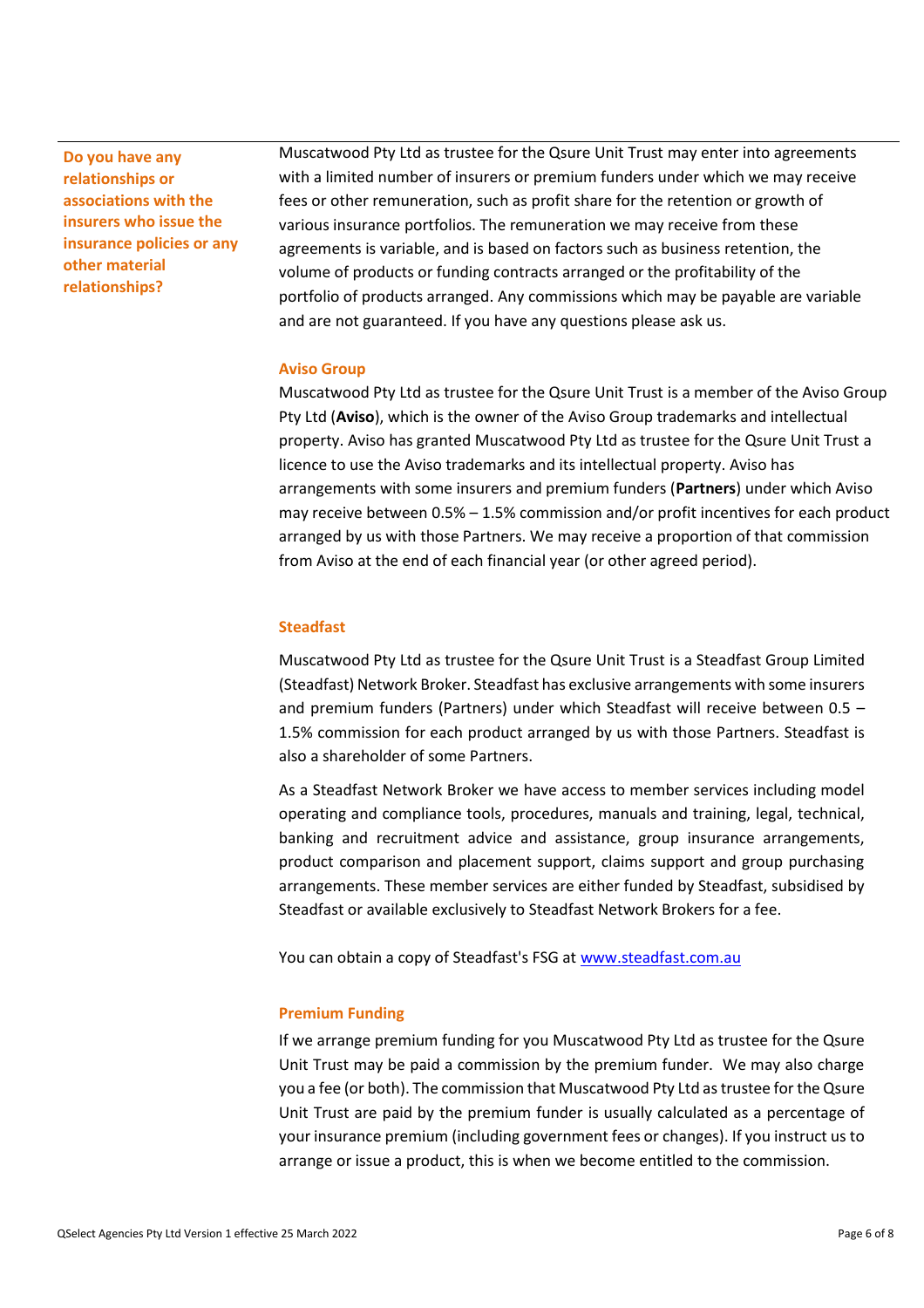Muscatwood Pty Ltd as trustee for the Qsure Unit Trust commission rates for premium funding are in the range of 0 to 4% of funded premium. When we arrange premium funding for you, you can ask us what commission rates we are paid for that funding arrangement compared to the other arrangements that were available to you. The amount of our commission and any fee that we charge will set out in the premium funding contract.

#### **CQIB**

Muscatwood Pty Ltd as trustee for the Qsure Unit Trust is also a member of the Council of Queensland Insurance Brokers Inc. (CQIB) and may receive indirect benefits from arranging cover for CQIB branded products. CQIB negotiates with certain insurers to issue enhanced products with broader cover for the clients of CQIB members. CQIB may receive royalties and/or sponsorship from the insurers depending on the continued support from members. CQIB also receives sponsorship from Insurers and other service providers for its annual convention and monthly member meetings. These royalties and sponsorships also provide members Education programs which offer opportunities for members to enhance their skills and knowledge.

| What should I do if I have a<br>complaint? | $\mathbf{1}$ . | Contact Muscatwood Pty Ltd as trustee for the Qsure Unit Trust and tell<br>Muscatwood Pty Ltd as trustee for the Qsure Unit Trust about your complaint.<br>Muscatwood Pty Ltd as trustee for the Qsure Unit Trust will do it's best to<br>resolve it quickly.                                                                                                                                        |
|--------------------------------------------|----------------|------------------------------------------------------------------------------------------------------------------------------------------------------------------------------------------------------------------------------------------------------------------------------------------------------------------------------------------------------------------------------------------------------|
|                                            | 2.             | If your complaint is not satisfactorily resolved within 20 days, please contact<br>Muscatwood Pty Ltd as trustee for the Qsure Unit Trust complaints officer on<br>1300 908 404 or put your complaint in writing and send it to the address noted<br>at the beginning of this FSG. Muscatwood Pty Ltd as trustee for the Qsure Unit<br>Trust will try and resolve your complaint quickly and fairly. |
|                                            | 3.             | Muscatwood Pty Ltd as trustee for the Qsure Unit Trust is a member of the<br>Australian Financial Complaints Authority (AFCA). If your complaint cannot be<br>resolved to your satisfaction by us, you have the right to refer the matter to<br>the AFCA. AFCA provides fair and independent financial services complaint<br>resolution that is free to customers. The AFCA can be contacted at:     |
|                                            |                | Mailing address:<br>Australian Financial Complaints Authority, GPO Box 3, Melbourne, VIC 3001                                                                                                                                                                                                                                                                                                        |
|                                            |                | Ph - 1800 931 678<br>Email - info@afca.org.au<br>Website - www.afca.org.au                                                                                                                                                                                                                                                                                                                           |